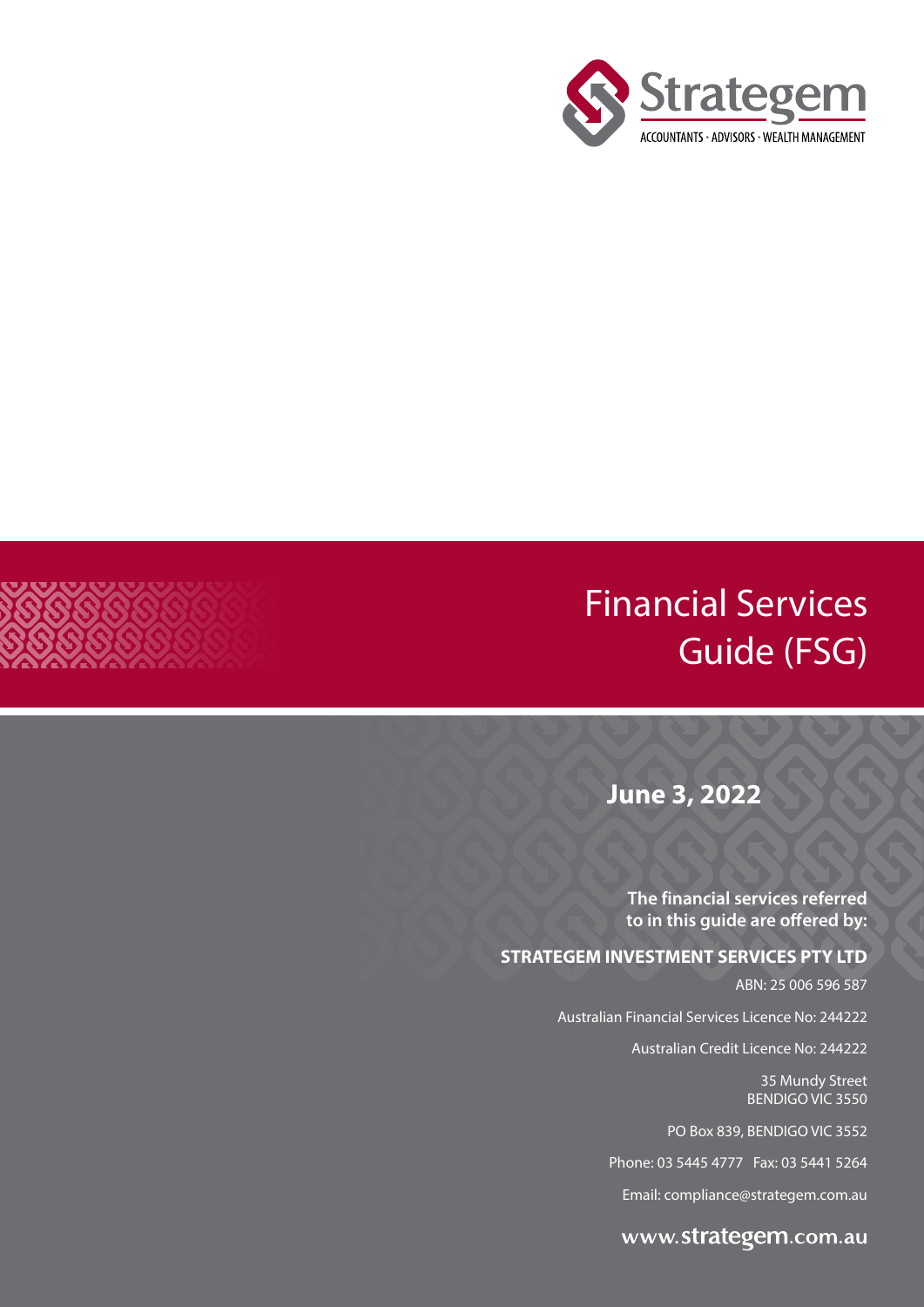

# Financial Services Guide (FSG)

This guide sets out the services that we offer you. It is designed to assist you in deciding whether to use any of those services and contains important information about:

- The services we offer you,
- How we and our associates are paid,
- Any potential conflict of interest we may have,
- Professional indemnity insurance arrangements,
- Our internal and external dispute resolution procedures and how you can access them,
- Our Privacy Policy.

When we give you financial advice - *a Statement of Advice* - we take into account your current objectives, financial situation and needs.

In the Statement of Advice we will:

- Confirm our understanding of your current objectives, financial situation and needs relevant to the scope of the advice,
- Tell you what our strategy recommendations are,
- Tell you what the advantages and disadvantages of our strategy recommendations will be if you implement them, including any costs that you may incur,
- Tell you about our fees and/or any life insurance commissions that we may receive,
- Tell you about any associations we have with Financial Product Issuers or other parties which may have influenced the advice we give you.

If we recommend to you a particular Financial Product we will give you information about the particular Financial Product—*a Product Disclosure Statement*—to help you make an informed decision about the Financial Product.

#### **Not Independent**

Strategem Investment Services Pty Ltd receive commissions from life risk insurance products held by our clients. As such, we are neither independent, impartial, or unbiased as defined in Section 923A of the Corporations Act.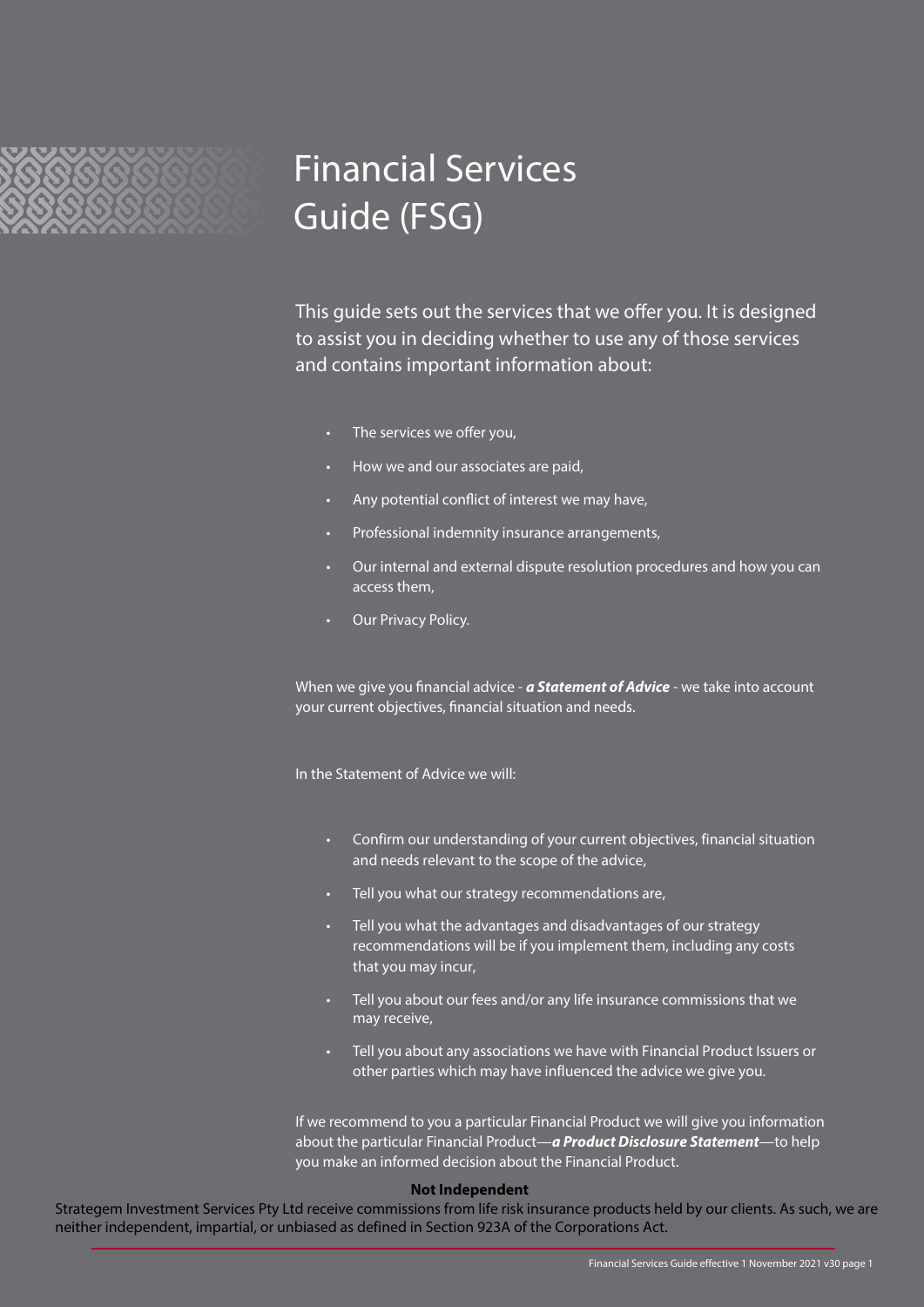Strategem is a leading provider of accounting, business advisory and wealth management services to private individuals and small to medium size businesses.

#### Our Services

Strategem Investment Services Pty Ltd offers a comprehensive range of financial planning services to assist you to achieve your financial and lifestyle goals and objectives.

Our financial planning services are predominantly provided using a "fee for service" approach with an emphasis on strategy preparation and development.

The Strategem Asset Management Service ("SAMS") is a complete investment administration tool that assists our clients to effectively manage their financial affairs. In addition, SAMS clients also receive up-to-date research and investment advice, which helps them make those important investment decisions.

Strategem Investment Services Pty Ltd is a Professional Practice of the Financial Planning Association of Australia Ltd.

Strategem Investment Services Pty Ltd is part of the Strategem Financial Group which also provides the following services:

#### Who is my adviser?

Your adviser will be one of the team of advisers employed by Strategem Investment Services Pty Ltd. Our representatives are either employees or directors of Strategem Investment Services Pty Ltd.

Our employee representatives are primarily remunerated by salary. However, the employee representatives may be eligible for an incentive payment from the Strategem New Client Referral Policy for introducing new clients to the licensee. A copy of the policy is available on request.

It is not necessary for you to receive our advice for us to act on your behalf. We may still deal on your behalf by carrying out your instructions. However, you should be aware that if you do not obtain advice, you face the risk that the Financial Product/s you select will not fully take into account your objectives, financial situation or needs.

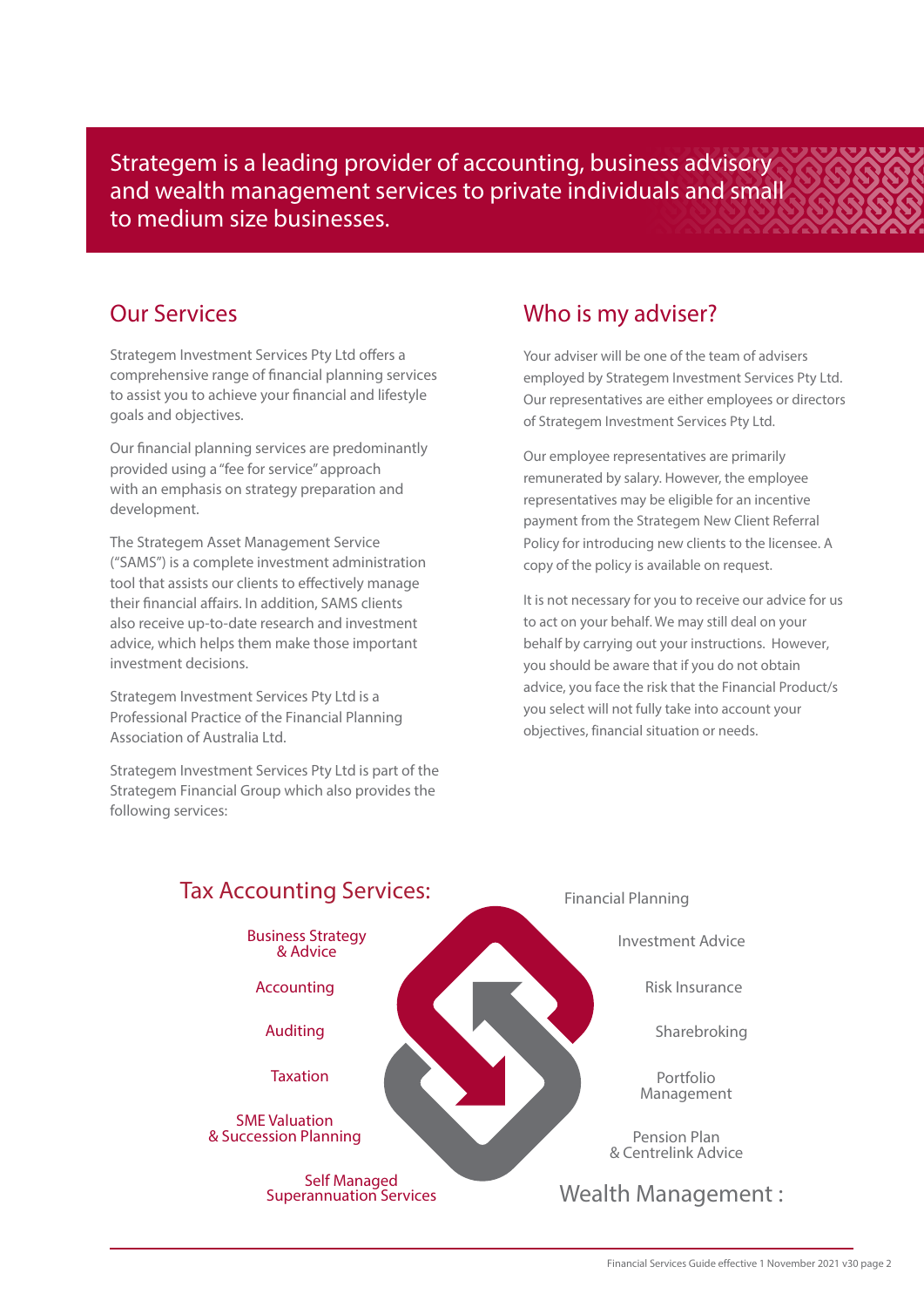### Who is responsible for the financial services provided?

Your adviser will be acting on behalf of Strategem Investment Services Pty Ltd who is responsible for the financial services provided including the distribution of this Financial Services Guide (FSG).

### Do you have any relationships or associations with Financial Product issuers?

Strategem Investment Services Pty Ltd has no significant financial relationship or connection with a product supplier, nor does it have any other material conflict of interest giving financial advice. Strategem Investment Services Pty Ltd is owned by interests associated with directors of Strategem Financial Group.

We also have referral agreements in place with other providers of professional services for financial services and any benefit paid to the referrer will be disclosed to you in the Statement of Advice.

It is not Strategem Investment Services Pty Ltd's policy to receive or allow its Representatives and staff to receive non-financial benefits from the financial institutions and life insurance companies with whom we have distribution agreements. In accordance with the FPA's Code of Practice on Alternative Forms of Remuneration in the Wealth Management Industry, Strategem Investment Services Pty Ltd and its Representatives maintain an Alternative Form of Remuneration Register.

The Register outlines any Alternative Forms of Remuneration which are offered by or received from financial institutions and life insurance companies by Strategem Investment Services Pty Ltd and/or its representatives. We record all offers even if they are not accepted.

The register is publicly available and hard copies can be provided upon request.

### What kinds of financial services are you authorised to provide me and what kinds of Financial Product/s do those services relate to?

Strategem Investment Services Pty Ltd is authorised to provide financial product advice and deal in the following products under its Australian Financial Services Licence:

- **Basic Deposit Products**
- Non-Basic Deposit Products
- Investment life insurance products
- Old Law Securities Options Contracts and Warrants
- Government debentures, stock or bonds
- Life risk insurance products
- Managed Investment Schemes (including IDPS)
- Retirement Savings Account products
- **Securities**
- Margin Lending facilities (Standard)
- Superannuation Products

Strategem Investment Service Pty Ltd is not authorized to provide advice or deal in the following financial products:

- General Insurance Products
- Foreign Exchange

Strategem Investment Services Pty Ltd is also authorised to engage in credit activities, other than as a credit provider, under its Australian Credit Licence.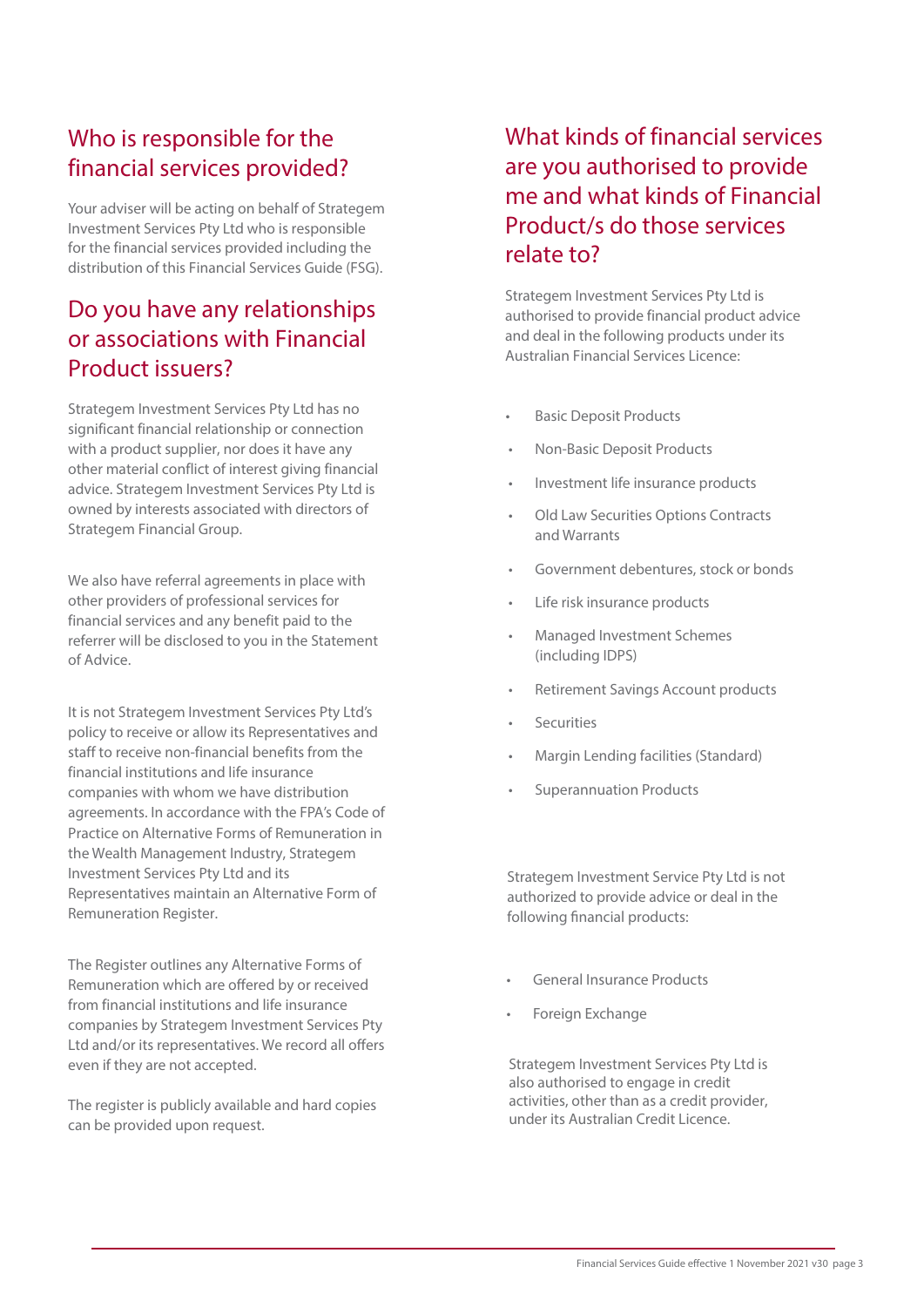#### What information should I provide to receive personalised advice?

Before providing personal advice, your Adviser is required to act in your best interests when providing advice. If the personal advice includes providing a credit service, your adviser must not suggest a credit contract or consumer lease that is unsuitable for you. In order to achieve this, your Adviser will ask you to provide information relating to your objectives, financial situation and needs that are relevant to the issue on which advice is being sought.

You have the right not to provide information to us, if you do not wish to. However, if you do not, the advice you receive may not be appropriate to your objectives, financial situation and needs.

We will warn you if the advice is based on incomplete or inaccurate information. You should read the warnings contained in the Statement of Advice carefully before making any decision relating to a Financial product/s.

#### What information do you maintain in my file and can I examine my file?

We maintain a record of your personal profile including details of your objectives, financial situation and needs. We also maintain records of any recommendations made to you.

We are committed to ensuring the privacy and security of your personal information. All personal information is handled in accordance with the Privacy Act, as set out in our Privacy Policy available on line at www.strategem.com.au or by contacting us to obtain a copy.

If you wish to examine your file please ask us. We will make arrangements for you to do so.

#### How can I give you instructions about my Financial Product/s?

You may tell us how you would like to give us instructions. For example, personally, by telephone, fax or other means such as e-mail.

If we provide you with further market related advice, you may request a record of the further market related advice, at that time or up to 90 days after providing the advice.

### How will I pay for the services provided?

Depending on the type of advice/service you request we may receive the following payments which will be outlined in an agreed Terms of Engagement:

- For financial planning advice and/or credit services you will pay us a fee based on, but not restricted to, an hourly rate,
- For contracted ongoing portfolio management services (eg "SAMS") you will pay us a negotiated fee, usually based on the value of funds under management, the number of investments and the complexity of the portfolio,
- For ongoing reviews and incidental advice provided to clients who have an engagement other than a dedicated ongoing portfolio management service, you will pay us a fee based on, but not restricted to, an hourly rate which may, where applicable, be subsidised by ongoing service commissions paid to us by a Life Insurance Product Issuer where allowable by law,
- If the service we provide includes buying or selling shares on your behalf you will pay us brokerage for securities dealing,
- If we assist you to purchase an investment product then we will negotiate with you on an ongoing service fee.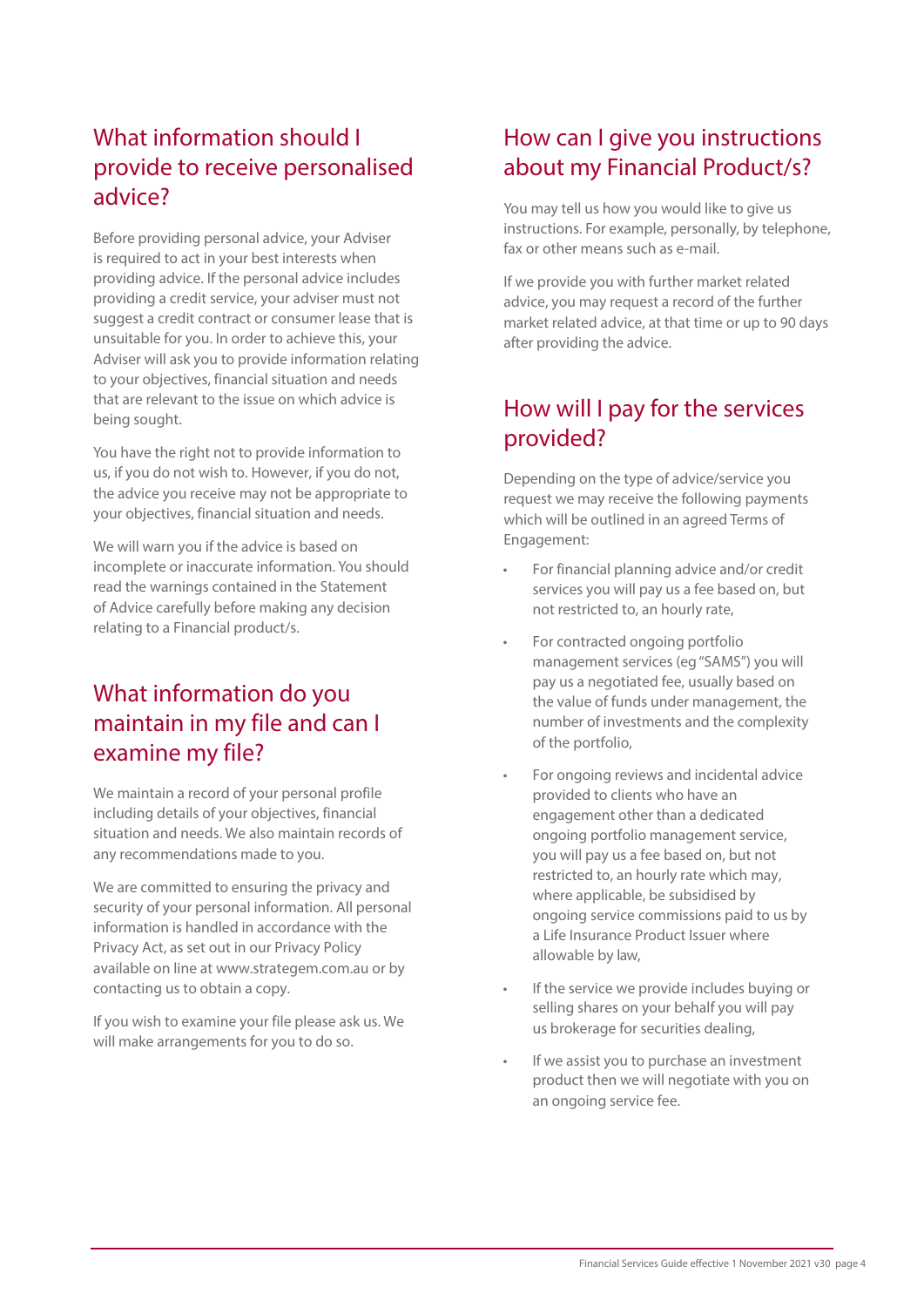**I**If we assist you to purchase a Life Insurance product then:

- A commission is generally payable by the Life Insurance Company to Strategem Investment Services Pty Ltd. This commission is not an additional charge to you and can be up to 66% of the first year's premium in the first year of the policy and up to 33% of the premium payable in subsequent years.
- This commission is payable for the life of the policy and is generally retained by Strategem Investment Services Pty Ltd to cover the cost of providing the initial and on-going advice in relation to the policy.
- However, if you cancel or reduce the policy within the first 24 months, we may be required to repay some or all commissions to the insurer. In that event, we reserve the right to invoice you for any repaid commissions to cover the cost of preparing this advice to you unless the cancellation or reduction of your policy has been agreed with us beforehand. •

We will give you a Statement of Advice containing details of our fees payable by you and any life insurance commissions we may receive.

We will also disclose to you if any part of the fees paid to us are shared with a referrer.

#### How are any life insurance commissions, fees or other benefits calculated for providing the financial services?

Our hourly rates will vary from time to time. A copy of our current Schedule of Fees is enclosed for your information.

- Our hourly fee based charges are calculated by multiplying the hours we have spent, or expect to spend, on your engagement by the charge out rate we have agreed.
- Under our dedicated ongoing review services, eg. SAMS, our fees are calculated by negotiation and will be communicated to you each financial year.
- Brokerage charges for securities dealing are on a sliding scale and are detailed in the Schedule of Fees attached.

Please note Strategem Investment Services Pty Ltd reserves the right to charge a higher rate than the standard rate included in the fee schedule for critical time constraint engagements, which often involve out of hours work. We also charge higher rates for any work that we regard requires exceptionally high skill levels and/or concentrated research. Such fees will be disclosed in the Engagement Agreement and the Statement of Advice.

If you receive personal advice and/or a credit service from us, we will tell you about any life insurance commissions, fees and any other benefits, where possible in actual dollar amounts, in the Statement of Advice. Our adviser will give you this Statement of Advice, before we proceed to act on your instructions.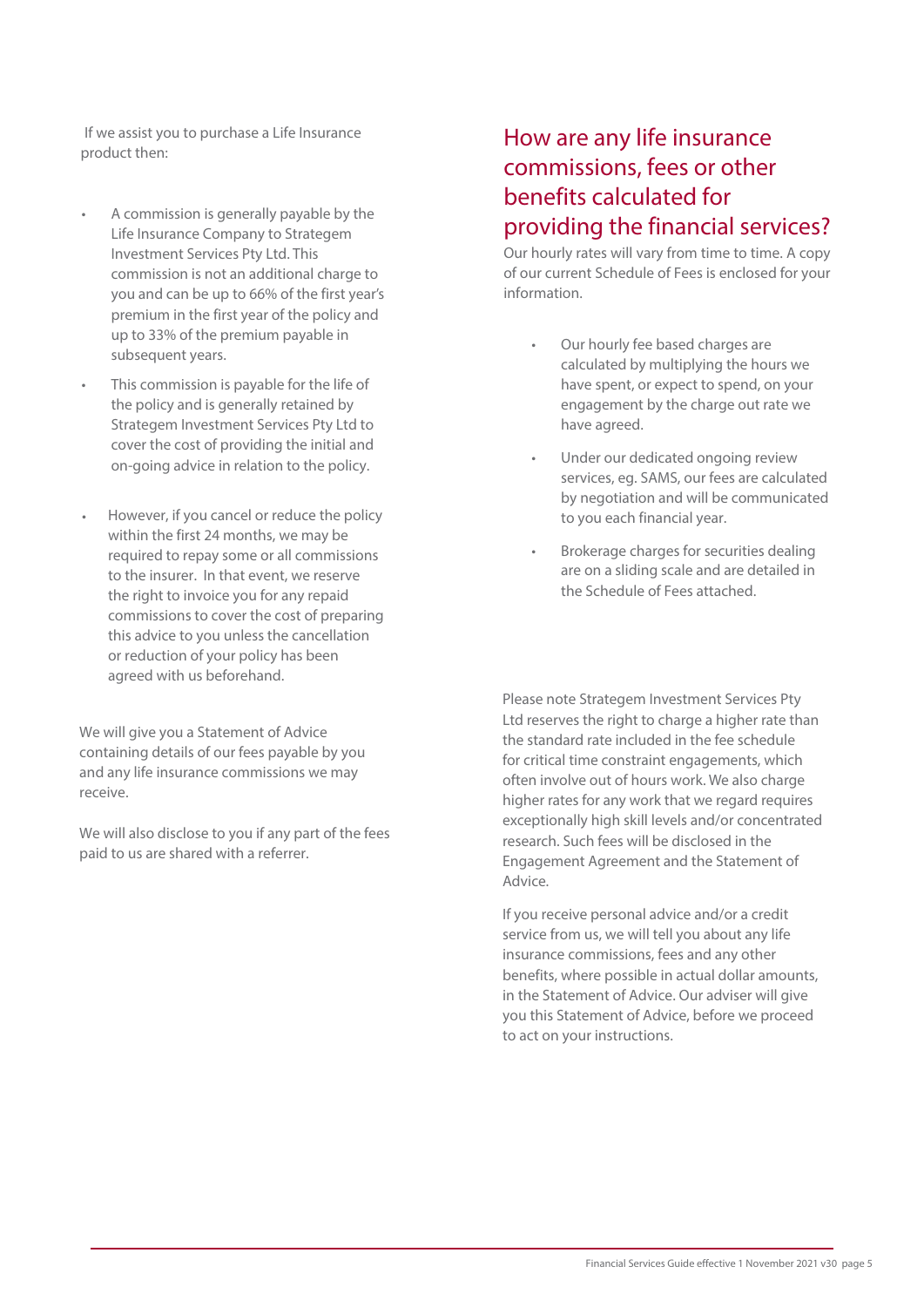### Will anyone be paid for referring me to you?

It is the general policy of Strategem Investment Services Pty Ltd not to receive referral fees or payments. As stated earlier, we do have referral agreements in place for financial services. Where a referral fee is received, or paid to a referrer, this will be fully disclosed to you.

Employee representatives of Strategem Investment Services Pty Ltd may also be eligible to receive a payment under the Strategem New Client Referral Policy. All Strategem employees are entitled under this Policy.

Where a referral fee is received or an incentive payment is made, we will tell you in the Statement of Advice who will receive that referral fee or incentive payment and the amount received.

### What protection will you have if we give you negligent advice

Strategem Investment Services Pty Ltd maintains adequate compensation arrangements including professional indemnity insurance which covers us and our employees for errors or omissions relating to our services.

This insurance satisfies our obligations under the Corporations Act and covers claims against our employees after they cease to be employed by us, provided the insurer is notified of the claim when it arises and is within the relevant policy period.

### What should I do if I have a complaint?

- #ž Contact our Complaint Manager on (03) 5445 4777.
- \$ž We will try and resolve your complaint quickly and fairly. We will acknowledge your complaint within1 business day, investigate it and respond to your complaint no later than % days after we received it.
- % Strategem Investment Services Pty Ltd. is a member of the Australian Financial Complaints Authority. If the complaint can't be resolved to your satisfaction you have the right to refer the matter to the authority who can be contacted on 1300 931 678.

If you have any further questions about the range of financial and credit services that Strategem Investment Services Pty Ltd can provide please contact us on 03 5445 4777. Retain this document for your reference and any future dealings with Strategem Investment Services Pty Ltd.